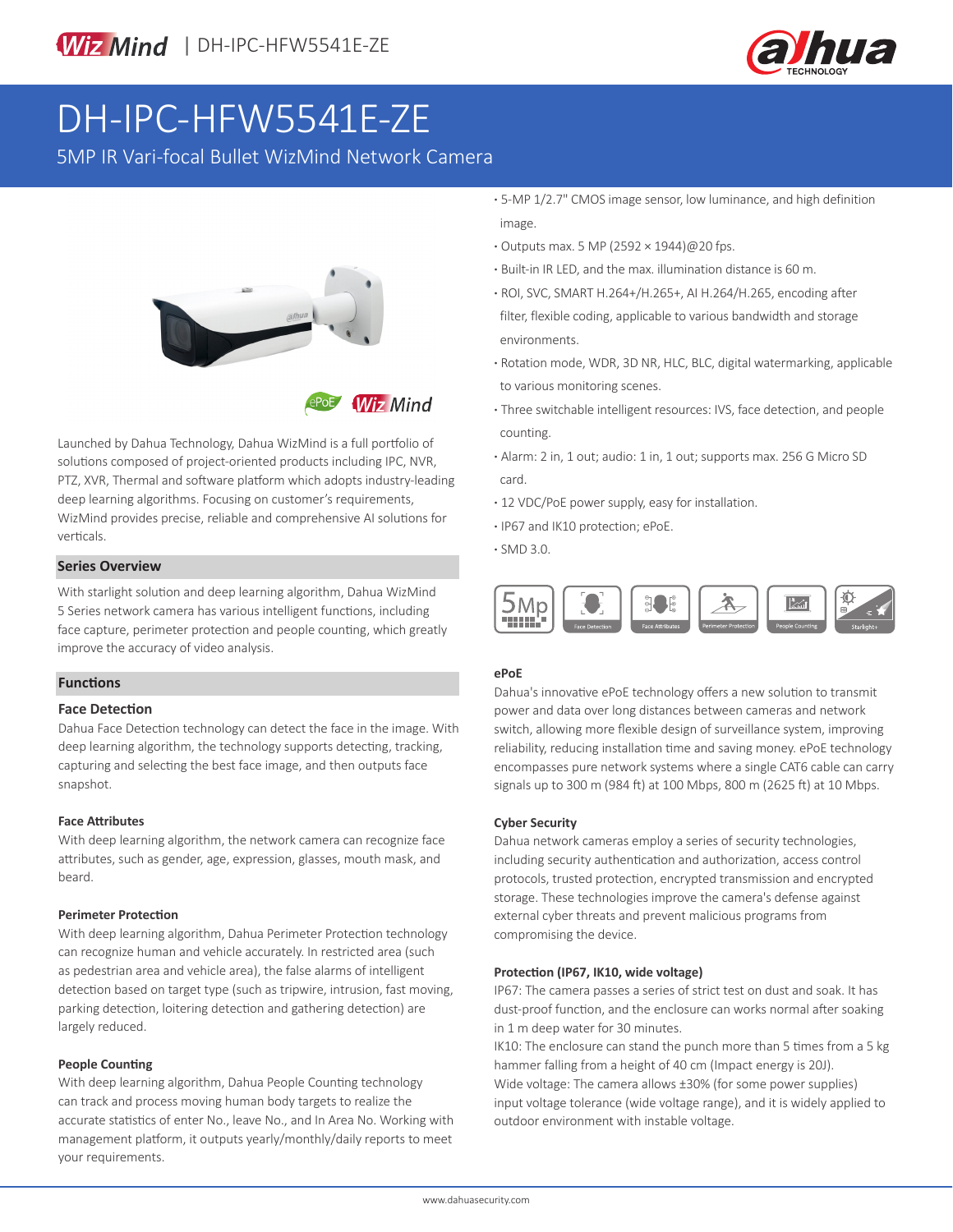# Wiz Mind | DH-IPC-HFW5541E-ZE

## **Technical Specification**

| Camera                          |      |                                                                                           |                       |                                 |                                |
|---------------------------------|------|-------------------------------------------------------------------------------------------|-----------------------|---------------------------------|--------------------------------|
| Image Sensor                    |      | 1/2.7" CMOS                                                                               |                       |                                 |                                |
| Max. Resolution                 |      | 2592 (H) × 1944 (V)                                                                       |                       |                                 |                                |
| <b>ROM</b>                      |      | 128 MB                                                                                    |                       |                                 |                                |
| <b>RAM</b>                      |      | 1GB                                                                                       |                       |                                 |                                |
| <b>Scanning System</b>          |      | Progressive                                                                               |                       |                                 |                                |
| <b>Electronic Shutter Speed</b> |      | Auto/Manual 1/3 s-1/100,000 s                                                             |                       |                                 |                                |
| Min. Illumination               |      | 0.005 lux@F1.5 (Color, 30 IRE)<br>0.0005 lux@F1.5 (B/W, 30 IRE)<br>0 lux (Illuminator on) |                       |                                 |                                |
| S/N Ratio                       |      | $>56$ dB                                                                                  |                       |                                 |                                |
| <b>Illumination Distance</b>    |      | 60 m (196.85 ft) (IR)                                                                     |                       |                                 |                                |
| Illuminator On/Off Control      |      | Auto                                                                                      |                       |                                 |                                |
| <b>Illuminator Number</b>       |      | 4 (IR LED)                                                                                |                       |                                 |                                |
| Pan/Tilt/Rotation Range         |      | Pan: 0°-360°<br>Tilt: 0°-90°<br>Rotation: 0°-360°                                         |                       |                                 |                                |
| Lens                            |      |                                                                                           |                       |                                 |                                |
| Lens Type                       |      | Motorized vari-focal                                                                      |                       |                                 |                                |
| Lens Mount                      |      | $\phi$ 14                                                                                 |                       |                                 |                                |
| Focal Length                    |      | $2.7$ mm $-13.5$ mm                                                                       |                       |                                 |                                |
| Max. Aperture                   |      | F1.5                                                                                      |                       |                                 |                                |
| <b>Field of View</b>            |      | Horizontal: 100°-28°<br>Vertical: 72°-21°<br>Diagonal: 133°-35°                           |                       |                                 |                                |
| <b>Iris Control</b>             |      | Auto                                                                                      |                       |                                 |                                |
| <b>Close Focus Distance</b>     |      | $0.8$ m (2.62 ft)                                                                         |                       |                                 |                                |
| <b>DORI</b><br><b>Distance</b>  | Lens | <b>Detect</b>                                                                             | Observe               | Recognize                       | Identify                       |
|                                 | W    | 64 m<br>(209.97 ft)                                                                       | 25.6 m<br>(83.99 ft)  | 12.8 m<br>(41.99 ft)            | 6.4 <sub>m</sub><br>(21.00 ft) |
|                                 | Τ    | 212 m<br>(695.54 ft)                                                                      | 84.8 m<br>(278.22 ft) | 42.4 m<br>$(139.11 \text{ ft})$ | 21.2 m<br>(69.55 ft)           |
|                                 |      |                                                                                           |                       |                                 |                                |

### Smart Event

| <b>IVS</b>                 | Abandoned object; missing object                                                                                                                                                                                                                                                                                                                                                                                                                                                                                           |  |  |  |
|----------------------------|----------------------------------------------------------------------------------------------------------------------------------------------------------------------------------------------------------------------------------------------------------------------------------------------------------------------------------------------------------------------------------------------------------------------------------------------------------------------------------------------------------------------------|--|--|--|
| Heat Map                   | Yes                                                                                                                                                                                                                                                                                                                                                                                                                                                                                                                        |  |  |  |
| Professional, intelligent  |                                                                                                                                                                                                                                                                                                                                                                                                                                                                                                                            |  |  |  |
| IVS (Perimeter Protection) | Intrusion, tripwire, fast moving (the three functions<br>support the classification and accurate detection<br>of vehicle and human); loitering detection, people<br>gathering, and parking detection                                                                                                                                                                                                                                                                                                                       |  |  |  |
| <b>SMD 3.0</b>             | Less false alarm, longer detection distance                                                                                                                                                                                                                                                                                                                                                                                                                                                                                |  |  |  |
| <b>Face Detection</b>      | Face detection; track; snapshot; snapshot optimization;<br>optimal face snapshot upload; face enhancement; face<br>exposure; face attributes extraction including 6 attributes<br>(gender, age, glasses, expressions, mask, and beard) and<br>8 expressions (angry, sad, disgusted, scared, surprised,<br>calm, happy, confused); face snapshot set as face or<br>one-inch photo; snapshot strategies (real-time snapshot,<br>quality priority and optimization snapshot); face angle<br>filter; optimization time setting |  |  |  |
|                            |                                                                                                                                                                                                                                                                                                                                                                                                                                                                                                                            |  |  |  |

| <b>People Counting</b>         | Tripwire people counting and people counting in area;<br>generating and exporting report (day/month/year);<br>queue management; 4 rules can be set for tripwire,<br>people counting in area and queue management                                                                                                                                                                                                                                                                                     |  |  |
|--------------------------------|------------------------------------------------------------------------------------------------------------------------------------------------------------------------------------------------------------------------------------------------------------------------------------------------------------------------------------------------------------------------------------------------------------------------------------------------------------------------------------------------------|--|--|
| <b>Smart Search</b>            | Work together with Smart NVR to perform refine<br>intelligent search, event extraction and merging to event<br>videos                                                                                                                                                                                                                                                                                                                                                                                |  |  |
| Video                          |                                                                                                                                                                                                                                                                                                                                                                                                                                                                                                      |  |  |
| Video Compression              | H.265; H.264; H.264H; H.264B; MJPEG (Only supported<br>by the sub stream)                                                                                                                                                                                                                                                                                                                                                                                                                            |  |  |
| <b>Smart Codec</b>             | Smart H.265+; Smart H.264+                                                                                                                                                                                                                                                                                                                                                                                                                                                                           |  |  |
| AI Coding                      | AI H.265; AI H.264                                                                                                                                                                                                                                                                                                                                                                                                                                                                                   |  |  |
| Video Frame Rate               | Main stream: 2592 $\times$ 1944@ (1 fps-20 fps); 2688 $\times$<br>1520@(1 fps-25/30 fps)<br>Sub stream: D1@(1 fps-50/60 fps)<br>Third stream: 1080p@(1 fps-50/60 fps)<br>*The values above are the max. frame rates of each<br>stream; for multiple streams, the values will be subjected<br>to the total encoding capacity.                                                                                                                                                                         |  |  |
| <b>Stream Capability</b>       | 3 streams                                                                                                                                                                                                                                                                                                                                                                                                                                                                                            |  |  |
| Resolution                     | 2592 × 1944; 2688 × 1520; 2304 × 1296; 1080p (1920 ×<br>1080); 1.3M (1280 × 960); 720p (1280 × 720); D1 (704<br>× 576/704 × 480); VGA (640 × 480); CIF (352 × 288/352<br>$\times$ 240)                                                                                                                                                                                                                                                                                                               |  |  |
| <b>Bit Rate Control</b>        | CBR/VBR                                                                                                                                                                                                                                                                                                                                                                                                                                                                                              |  |  |
| Video Bit Rate                 | H.264: 32 kbps-8192 kbps<br>H.265: 32 kbps-8192 kbps                                                                                                                                                                                                                                                                                                                                                                                                                                                 |  |  |
| Day/Night                      | Auto(ICR)/Color/B/W                                                                                                                                                                                                                                                                                                                                                                                                                                                                                  |  |  |
| <b>BLC</b>                     | Yes                                                                                                                                                                                                                                                                                                                                                                                                                                                                                                  |  |  |
| HLC                            | Yes                                                                                                                                                                                                                                                                                                                                                                                                                                                                                                  |  |  |
| <b>WDR</b>                     | 120 dB                                                                                                                                                                                                                                                                                                                                                                                                                                                                                               |  |  |
| Scene Self-adaptation<br>(SSA) | Yes                                                                                                                                                                                                                                                                                                                                                                                                                                                                                                  |  |  |
| <b>White Balance</b>           | Auto; natural; street lamp; outdoor; manual; regional<br>custom                                                                                                                                                                                                                                                                                                                                                                                                                                      |  |  |
| Gain Control                   | Auto; manual                                                                                                                                                                                                                                                                                                                                                                                                                                                                                         |  |  |
| <b>Noise Reduction</b>         | 3D NR                                                                                                                                                                                                                                                                                                                                                                                                                                                                                                |  |  |
| <b>Motion Detection</b>        | OFF/ON (4 areas, rectangular)                                                                                                                                                                                                                                                                                                                                                                                                                                                                        |  |  |
| Region of Interest (RoI)       | Yes (4 areas)                                                                                                                                                                                                                                                                                                                                                                                                                                                                                        |  |  |
| Image Stabilization            | Electronic Image Stabilization (EIS)                                                                                                                                                                                                                                                                                                                                                                                                                                                                 |  |  |
| <b>Smart Illumination</b>      | Yes                                                                                                                                                                                                                                                                                                                                                                                                                                                                                                  |  |  |
| Defog                          | Yes                                                                                                                                                                                                                                                                                                                                                                                                                                                                                                  |  |  |
| Image Rotation                 | 0°/90°/180°/270°                                                                                                                                                                                                                                                                                                                                                                                                                                                                                     |  |  |
| Mirror                         | Yes                                                                                                                                                                                                                                                                                                                                                                                                                                                                                                  |  |  |
| Privacy Masking                | 8 areas                                                                                                                                                                                                                                                                                                                                                                                                                                                                                              |  |  |
| Audio                          |                                                                                                                                                                                                                                                                                                                                                                                                                                                                                                      |  |  |
| <b>Audio Compression</b>       | PCM; G.711a; G.711Mu; G.726; G.723                                                                                                                                                                                                                                                                                                                                                                                                                                                                   |  |  |
| Alarm                          |                                                                                                                                                                                                                                                                                                                                                                                                                                                                                                      |  |  |
| Alarm Event                    | No SD card; SD card full; SD card error; network<br>disconnection; IP conflict; illegal access; motion<br>detection; video tampering; defocus detection; tripwire;<br>intrusion; fast moving; abandoned object; missing<br>object; loitering detection; people gathering; parking<br>detection; scene changing; input error; voltage detection;<br>face detection; people counting in area; stay detection;<br>people counting; people number error detection; queue<br>management; intensity change |  |  |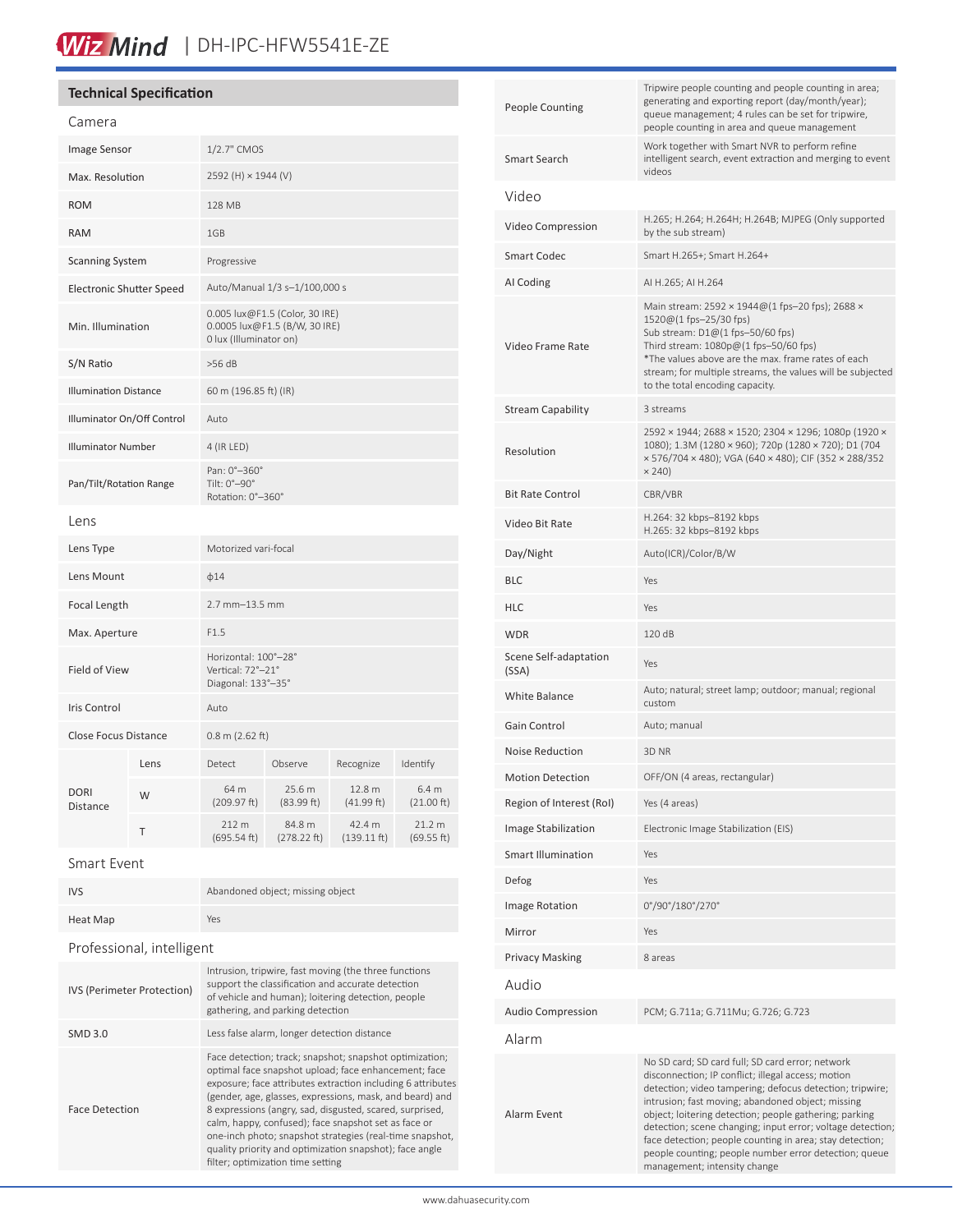# Wiz Mind | DH-IPC-HFW5541E-ZE

#### Network

| Network Port                 | RJ-45 (10/100 Enhancement Base-T)                                                                                                                                                                                                                                     |  |  |  |  |
|------------------------------|-----------------------------------------------------------------------------------------------------------------------------------------------------------------------------------------------------------------------------------------------------------------------|--|--|--|--|
| SDK and API                  | Yes                                                                                                                                                                                                                                                                   |  |  |  |  |
| <b>Cyber Security</b>        | Video encryption; firmware encryption; configuration<br>encryption; Digest; WSSE; account lockout; security logs;<br>IP/MAC filtering; generation and importing of X.509<br>certification; syslog; HTTPS; 802.1x; trusted boot; trusted<br>execution; trusted upgrade |  |  |  |  |
| Network Protocol             | IPv4; IPv6; HTTP; TCP; UDP; ARP; RTP; RTSP; RTCP; RTMP;<br>SMTP; FTP; SFTP; DHCP; DNS; DDNS; QoS; UPnP; NTP;<br>Multicast; ICMP; IGMP; NFS; SAMBA; PPPoE; SNMP;<br>Bonjour                                                                                            |  |  |  |  |
| Interoperability             | ONVIF (Profile S/Profile G/Profile T); CGI; P2P; Milestone                                                                                                                                                                                                            |  |  |  |  |
| User/Host                    | 20 (Total bandwidth: 88 M)                                                                                                                                                                                                                                            |  |  |  |  |
| Storage                      | FTP; SFTP; Micro SD card (support max. 256 GB); NAS                                                                                                                                                                                                                   |  |  |  |  |
| <b>Browser</b>               | IE: IE8 and later<br>Chrome<br>Firefox                                                                                                                                                                                                                                |  |  |  |  |
| Management Software          | Smart PSS, DSS, DMSS                                                                                                                                                                                                                                                  |  |  |  |  |
| Mobile Client                | iOS; Android                                                                                                                                                                                                                                                          |  |  |  |  |
| Certification                |                                                                                                                                                                                                                                                                       |  |  |  |  |
| Certifications               | CE-LVD: EN 62368-1<br>CE-EMC: Electromagnetic Compatibility Directive<br>2014/30/EU<br>FCC: 47 CFR FCC Part 15, Subpart B<br>UL/CUL: UL60950-1 CAN/CSA C22.2 No.60950-1-07                                                                                            |  |  |  |  |
| Port                         |                                                                                                                                                                                                                                                                       |  |  |  |  |
| Audio Input                  | 1 channel (RCA port)                                                                                                                                                                                                                                                  |  |  |  |  |
| Audio Output                 | 1 channel (RCA port)                                                                                                                                                                                                                                                  |  |  |  |  |
| Alarm Input                  | 2 channels in: 5 mA 3-5 VDC                                                                                                                                                                                                                                           |  |  |  |  |
| Alarm Output                 | 1 channel out: 300 mA 12 VDC                                                                                                                                                                                                                                          |  |  |  |  |
| Power                        |                                                                                                                                                                                                                                                                       |  |  |  |  |
| Power Supply                 | 12 VDC (±30%); PoE (802.3af); ePoE                                                                                                                                                                                                                                    |  |  |  |  |
| Power Consumption            | Basic: 3 W (12 VDC); 3.7 W (PoE)<br>Max. (max. stream + IR LED + focus): 9.9 W (12 VDC);<br>10.9 W (PoE)                                                                                                                                                              |  |  |  |  |
| Environment                  |                                                                                                                                                                                                                                                                       |  |  |  |  |
| <b>Operating Temperature</b> | -30 °C to +60 °C (-22 °F to +140 °F)                                                                                                                                                                                                                                  |  |  |  |  |
| <b>Operating Humidity</b>    | ≤95%                                                                                                                                                                                                                                                                  |  |  |  |  |
| <b>Storage Temperature</b>   | -40 °C to +60 °C (-40 °F to +140 °F)                                                                                                                                                                                                                                  |  |  |  |  |
| Protection                   | IP67; IK10                                                                                                                                                                                                                                                            |  |  |  |  |
| Structure                    |                                                                                                                                                                                                                                                                       |  |  |  |  |
| Casing                       | Metal + plastic                                                                                                                                                                                                                                                       |  |  |  |  |
| <b>Product Dimensions</b>    | 273.2 mm × 95 mm × 95 mm (10.76" × 3.74" × 3.74") (L<br>$\times$ W $\times$ H)                                                                                                                                                                                        |  |  |  |  |
| Net Weight                   | 1110 g (2.45 lb)                                                                                                                                                                                                                                                      |  |  |  |  |
| <b>Gross Weight</b>          | 1510 g (3.33 lb)                                                                                                                                                                                                                                                      |  |  |  |  |

| <b>Ordering Information</b> |                     |                                                          |  |  |
|-----------------------------|---------------------|----------------------------------------------------------|--|--|
| <b>Type</b>                 | Model               | Description                                              |  |  |
|                             | DH-IPC-HFW5541FP-7F | 5MP IR Vari-focal Bullet WizMind<br>Network Camera, PAL  |  |  |
| <b>5MP Camera</b>           | DH-IPC-HFW5541FN-7F | 5MP IR Vari-focal Bullet WizMind<br>Network Camera, NTSC |  |  |
|                             | <b>PFA152-F</b>     | Pole Mount Bracket                                       |  |  |
|                             | <b>PFA121</b>       | Junction Box                                             |  |  |
| Accessories<br>(optional)   | <b>PFM321D</b>      | 12 VDC 1A Power Adapter                                  |  |  |
|                             | LR1002-1ET/1EC      | Single-port Long Reach Ethernet<br>over Coax Extender    |  |  |
|                             | <b>PFM900-E</b>     | Integrated Mount Tester                                  |  |  |

### **Accessories**

Optional:



Pole Mount Bracket



PFM321D 12 VDC 1A Power Adapter



LR1002-1ET/1EC Single-port Long Reach Ethernet over

 $\bigcirc$ 



PFM900-E Integrated Mount Tester





Box



 $\blacksquare$  is  $\blacksquare$ 

Coax Extender